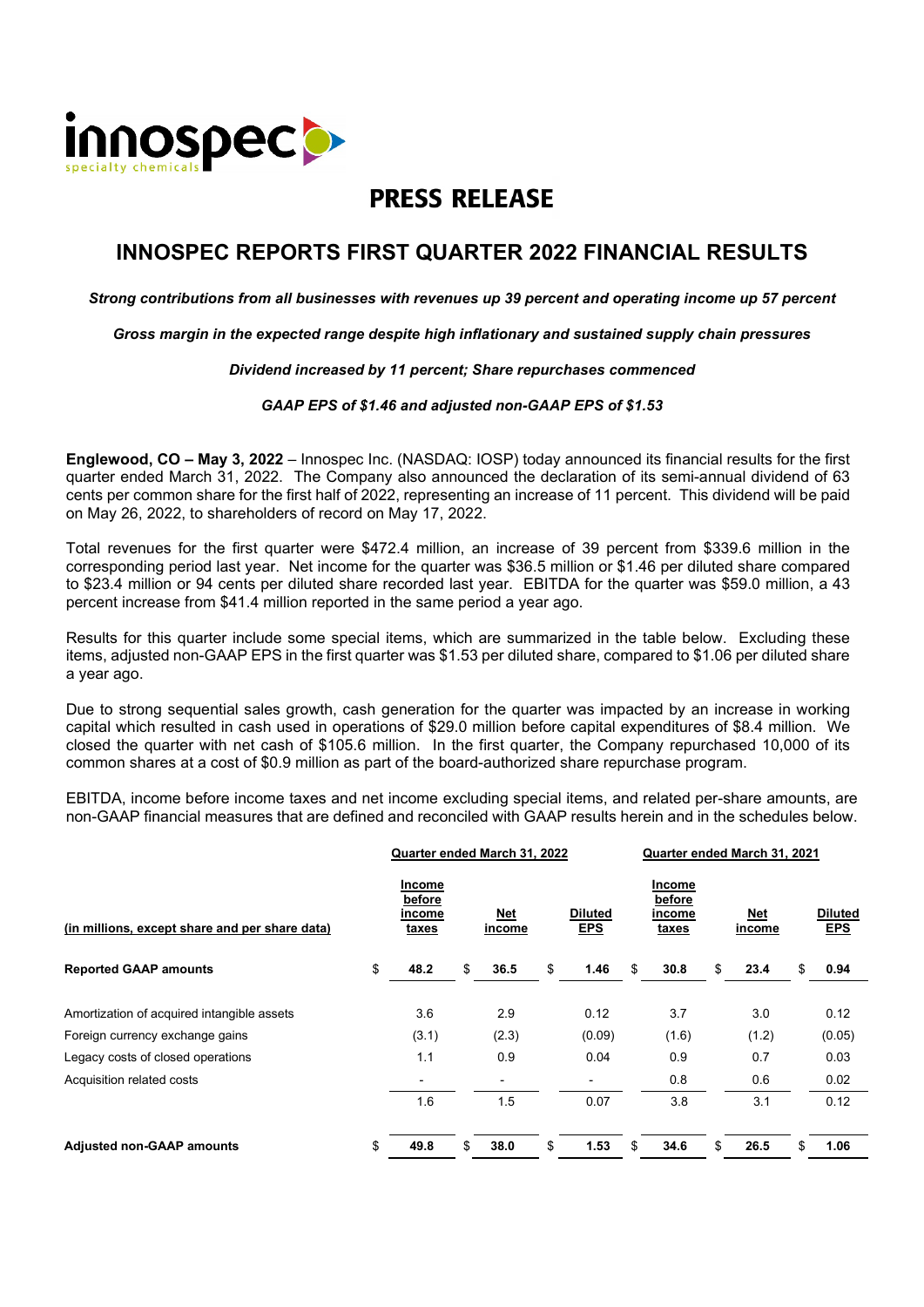Commenting on the first quarter results, Patrick S. Williams, President and Chief Executive Officer, said,

"This was an excellent quarter for Innospec. Despite sustained inflationary and supply-chain pressures, we achieved 39 percent sales growth, maintained gross margins and delivered a 57 percent increase in operating income. We anticipate strong demand to continue in all end-markets, and in coordination with our customers we are managing additional price actions as required to offset inflationary impacts. Managing ongoing supply and logistical challenges will continue to be a key focus for our global team to meet customer requirements and ensure product availability.

In Performance Chemicals, strong sales and margins drove a 38 percent increase in operating income over the prior year. The majority of this growth came from personal care which now comprises over 75 percent of Performance Chemicals operating income. We believe strong demand continues to support our outlook for high single-digit volume growth.

In Fuel Specialties, operating income grew by 49 percent over the prior year as recovering volumes and continued price action drove strong quarterly sales. Gross margins improved significantly over the fourth quarter and returned to the lower end of our target 32 to 35 percent range. We expect gross margins to remain on the lower end of our target range until cost inflation moderates. We anticipate further gross margin improvement when inflation slows, and activity increases in areas like jet travel that still remain significantly below pre-pandemic levels.

In Oilfield Services, sales grew by 19 percent sequentially. However, shipment delays led to a sequential quarter decline in operating income. We expect sequential operating income and margin improvement to resume in the coming quarters."

In Performance Chemicals, revenues of \$167.1 million were up 33 percent from \$125.9 million in the first quarter last year. Volume growth of 7 percent and a positive price/mix of 32 percent were partially offset by an adverse currency impact of 6 percent. Gross margins reduced by 0.5 percentage points from the same quarter last year to 24.4 percent. Operating income for the quarter of \$25.3 million was up 38 percent on the prior year.

Revenues in Fuel Specialties were \$191.8 million for the quarter, a 38 percent increase from \$139.3 million a year ago. Volume growth of 23 percent and a positive price/mix of 21 percent were partially offset by an adverse currency impact of 6 percent. Gross margins of 31.6 percent were 0.6 percentage points below the same quarter last year. Operating income for the quarter of \$35.5 million was up 49 percent on last year.

Revenues in Oilfield Services were \$113.5 million for the quarter, up 53 percent from \$74.4 million in the first quarter last year. Gross margins improved by 0.4 percentage points from the same quarter last year to 33.3 percent. Operating income of \$2.5 million was approximately double the \$1.2 million in the prior year.

Corporate costs for the quarter were \$19.0 million, compared with \$15.1 million a year ago, due mainly to higher personnel-related expenses driven by increased share-based compensation accruals.

The effective tax rate for the quarter was 24.3 percent compared to 24.0 percent in the same period last year.

Due to strong sequential sales growth, net cash used in operating activities after capital expenditure was \$37.4 million for the quarter, as net working capital increased. As of March 31, 2022, Innospec had \$105.6 million in cash and cash equivalents and no debt.

Mr. Williams concluded,

"We are very pleased with our start to the year. Volume growth and disciplined price management drove strong sales and double-digit operating income increases in Performance Chemicals and Fuel Specialties. Excellent results in these two businesses more than offset the lagging results in Oilfield Services. We expect Oilfield Services to resume its sequential operating income improvement in the coming quarters. In all three businesses, end-market demand continues to be strong.

We believe that our debt-free balance sheet, broad mix of daily-use consumable products and relentless focus on customer service positions us well for continued growth in all our businesses.

We repurchased \$0.9 million of stock in the quarter under our previously announced \$50.0 million share buyback facility, and our Board has approved an 11 percent increase in our semi-annual dividend to 63 cents per share, continuing our record of returning value to shareholders."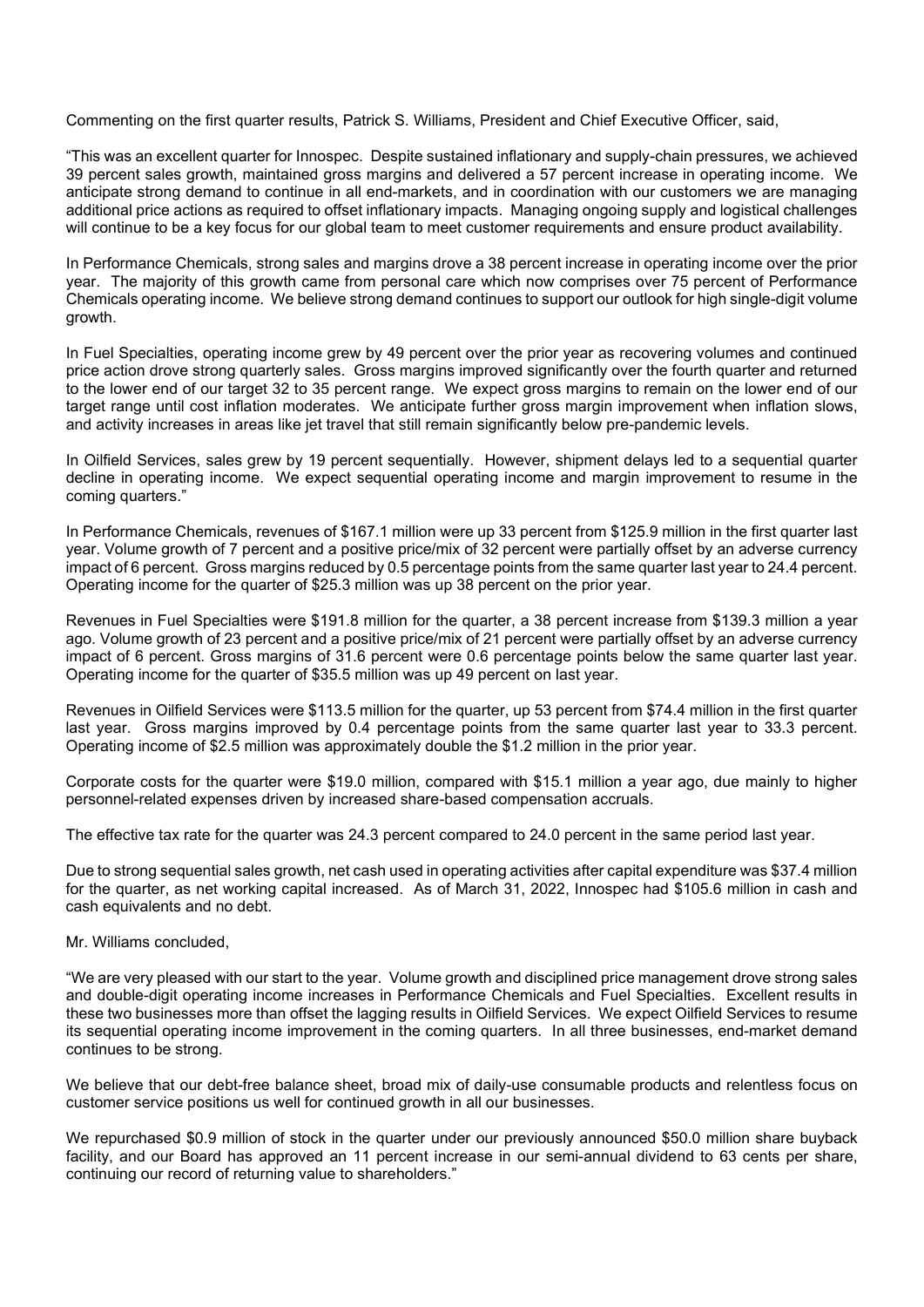#### **Use of Non-GAAP Financial Measures**

The information presented in this press release includes financial measures that are not calculated or presented in accordance with Generally Accepted Accounting Principles in the United States (GAAP). These non-GAAP financial measures comprise EBITDA, income before income taxes excluding special items, net income excluding special items and related per share amounts together with net cash. EBITDA is net income per our consolidated financial statements adjusted for the exclusion of charges for interest expense, net, income taxes, depreciation, and amortization. Income before income taxes, net income and diluted EPS, excluding special items, per our consolidated financial statements are adjusted for the exclusion of amortization of acquired intangible assets, foreign currency exchange gains, legacy costs of closed operations and acquisition related costs. Net cash is cash and cash equivalents less total debt. Reconciliations of these non-GAAP financial measures to their most directly comparable GAAP financial measures are provided herein and in the schedules below. The Company believes that such non-GAAP financial measures provide useful information to investors and may assist them in evaluating the Company's underlying performance and identifying operating trends. In addition, these non-GAAP measures address questions the Company routinely receives from analysts and investors and the Company has determined that it is appropriate to make this data available to all investors. While the Company believes that such measures are useful in evaluating the Company's performance, investors should not consider them to be a substitute for financial measures prepared in accordance with GAAP. In addition, these non-GAAP financial measures may differ from similarly-titled non-GAAP financial measures used by other companies and do not provide a comparable view of the Company's performance relative to other companies in similar industries. Management uses adjusted EPS (the most directly comparable GAAP financial measure for which is GAAP EPS) and adjusted net income and EBITDA (the most directly comparable GAAP financial measure for which is GAAP net income) to allocate resources and evaluate the performance of the Company's operations. Management believes the most directly comparable GAAP financial measure is GAAP net income and has provided a reconciliation of EBITDA and net income excluding special items, and related per share amounts, to GAAP net income herein and in the schedules below.

### **About Innospec Inc.**

Innospec Inc. is an international specialty chemicals company with approximately 1,900 employees in 24 countries. Innospec manufactures and supplies a wide range of specialty chemicals to markets in the Americas, Europe, the Middle East, Africa and Asia-Pacific. The Performance Chemicals business creates innovative technology-based solutions for our customers in the Personal Care, Home Care, Agrochemical, Mining and Industrial markets. The Fuel Specialties business specializes in manufacturing and supplying fuel additives that improve fuel efficiency, boost engine performance and reduce harmful emissions. Oilfield Services provides specialty chemicals to all elements of the oil and gas exploration and production industry.

#### **Forward-Looking Statements**

This press release contains certain "forward-looking statements" within the meaning of the Private Securities Litigation Reform Act of 1995. All statements other than statements of historical facts included or incorporated herein may constitute forward-looking statements. Such forward-looking statements include statements (covered by words like "expects," "estimates," "anticipates," "may," "could," "believes," "feels," "plans," "intends" or similar words or expressions, for example) which relate to earnings, growth potential, operating performance, events or developments that we expect or anticipate will or may occur in the future. Although forward-looking statements are believed by management to be reasonable when made, they are subject to certain risks, uncertainties and assumptions, including, the effects of the COVID-19 pandemic, such as its duration, its unknown long-term economic impact, measures taken by governmental authorities to address it, the rise of variants, the effectiveness, acceptance and distributions of COVID-19 vaccines and the effects of any sanctions, export restrictions, supply chain disruptions or increased economic uncertainty related to the ongoing conflict between Russia and Ukraine and the manner in which the pandemic and/or such conflict may precipitate or exacerbate other risks and/or uncertainties, and our actual performance or results may differ materially from these forward-looking statements. Additional information regarding risks, uncertainties and assumptions relating to Innospec and affecting our business operations and prospects are described in Innospec's Annual Report on Form 10-K for the year ended December 31, 2021 and other reports filed with the U.S. Securities and Exchange Commission. You are urged to review our discussion of risks and uncertainties that could cause actual results to differ from forward-looking statements under the heading "Risk Factors" in such reports. Innospec undertakes no obligation to publicly update or revise any forward-looking statements, whether as a result of new information, future events or otherwise.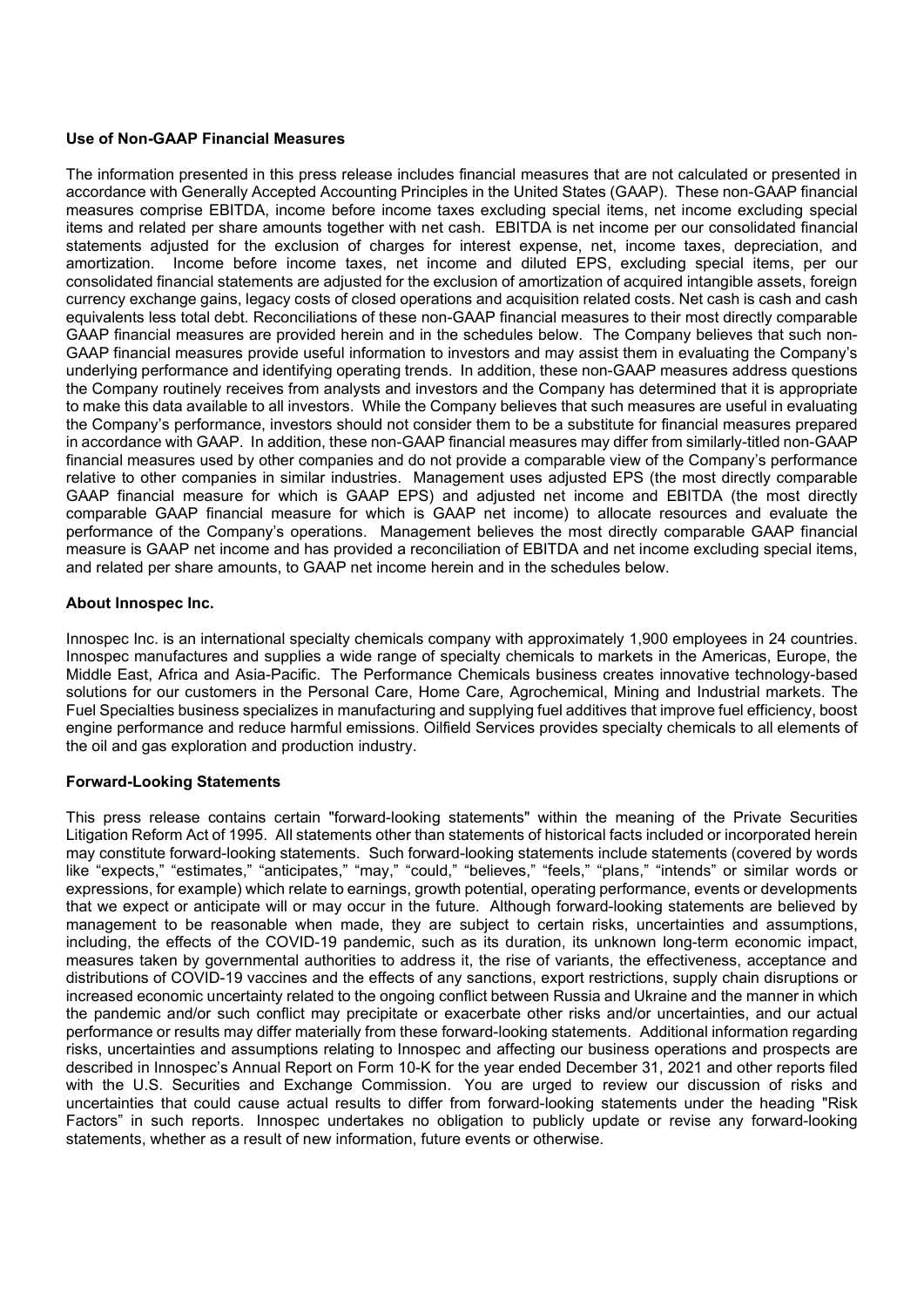## **Contacts:**

Corbin Barnes Innospec Inc. +44-151-355-3611 corbin.barnes@innospecinc.com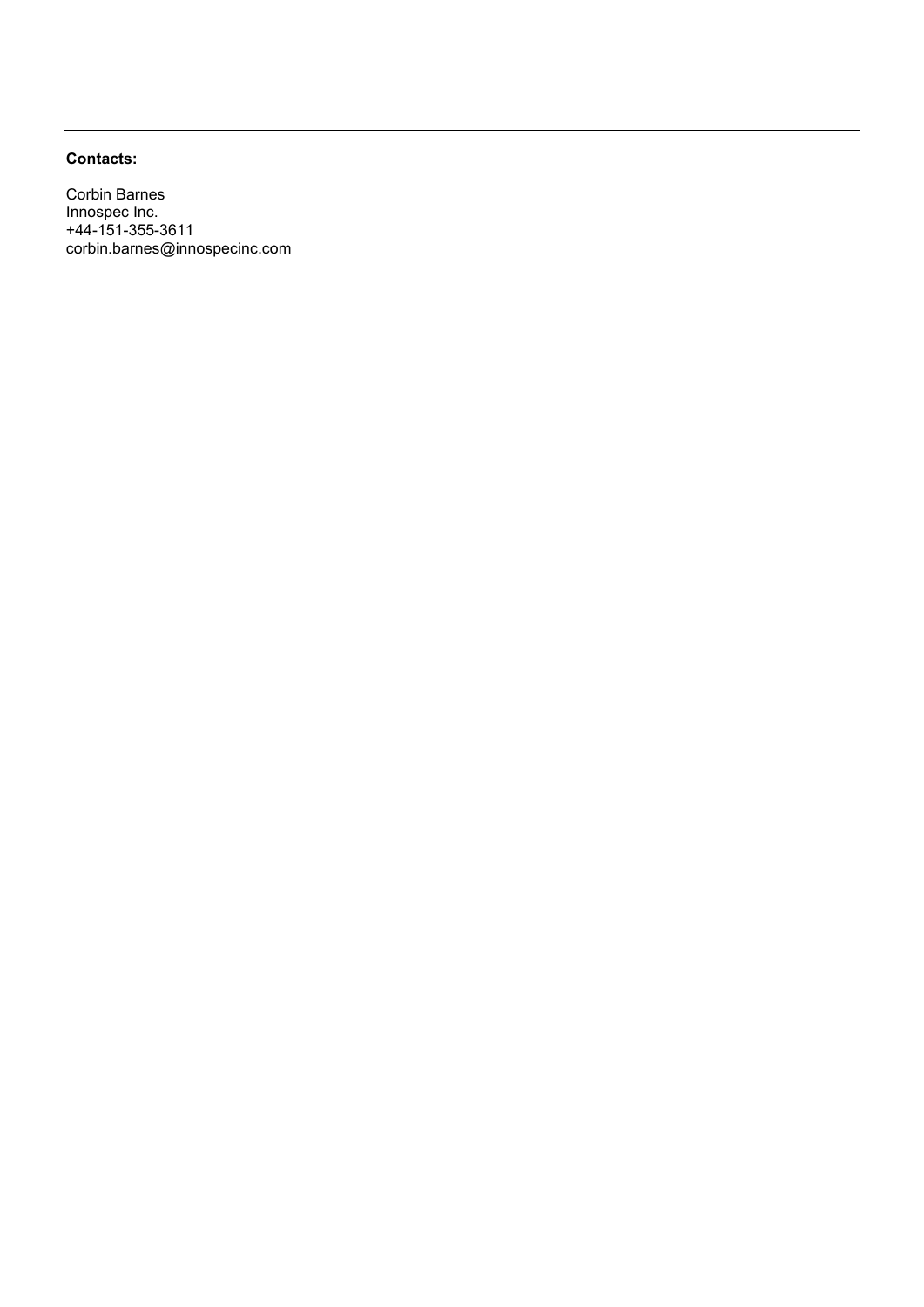#### **INNOSPEC INC. AND SUBSIDIARIES CONDENSED CONSOLIDATED STATEMENTS OF INCOME**

Schedule 1

|                                                              | <b>Three Months Ended</b><br>March 31 |                  |          |                  |
|--------------------------------------------------------------|---------------------------------------|------------------|----------|------------------|
| (in millions, except share and per share data)               |                                       | 2022             |          | 2021             |
| Net sales<br>Cost of goods sold                              | \$                                    | 472.4<br>(333.1) | \$       | 339.6<br>(238.8) |
| Gross profit                                                 |                                       | 139.3            |          | 100.8            |
| Operating expenses:<br>Selling, general and administrative   |                                       | (84.9)           |          | (63.6)           |
| Research and development                                     |                                       | (10.1)           |          | (9.0)            |
| Total operating expenses                                     |                                       | (95.0)           |          | (72.6)           |
| Operating income                                             |                                       | 44.3             |          | 28.2             |
| Other income, net                                            |                                       | 4.3              |          | 3.0              |
| Interest expense, net                                        |                                       | (0.4)            |          | (0.4)            |
| Income before income taxes                                   |                                       | 48.2             |          | 30.8             |
| Income taxes                                                 |                                       | (11.7)           |          | (7.4)            |
| Net income                                                   | \$                                    | 36.5             | \$       | 23.4             |
| Earnings per share:                                          |                                       |                  |          |                  |
| Basic                                                        | \$<br>\$                              | 1.47<br>1.46     | \$<br>\$ | 0.95<br>0.94     |
| Diluted                                                      |                                       |                  |          |                  |
| Weighted average shares outstanding (in thousands):<br>Basic |                                       | 24,791           |          | 24,601           |
| Diluted                                                      |                                       | 24,956           |          | 24,840           |
|                                                              |                                       |                  |          |                  |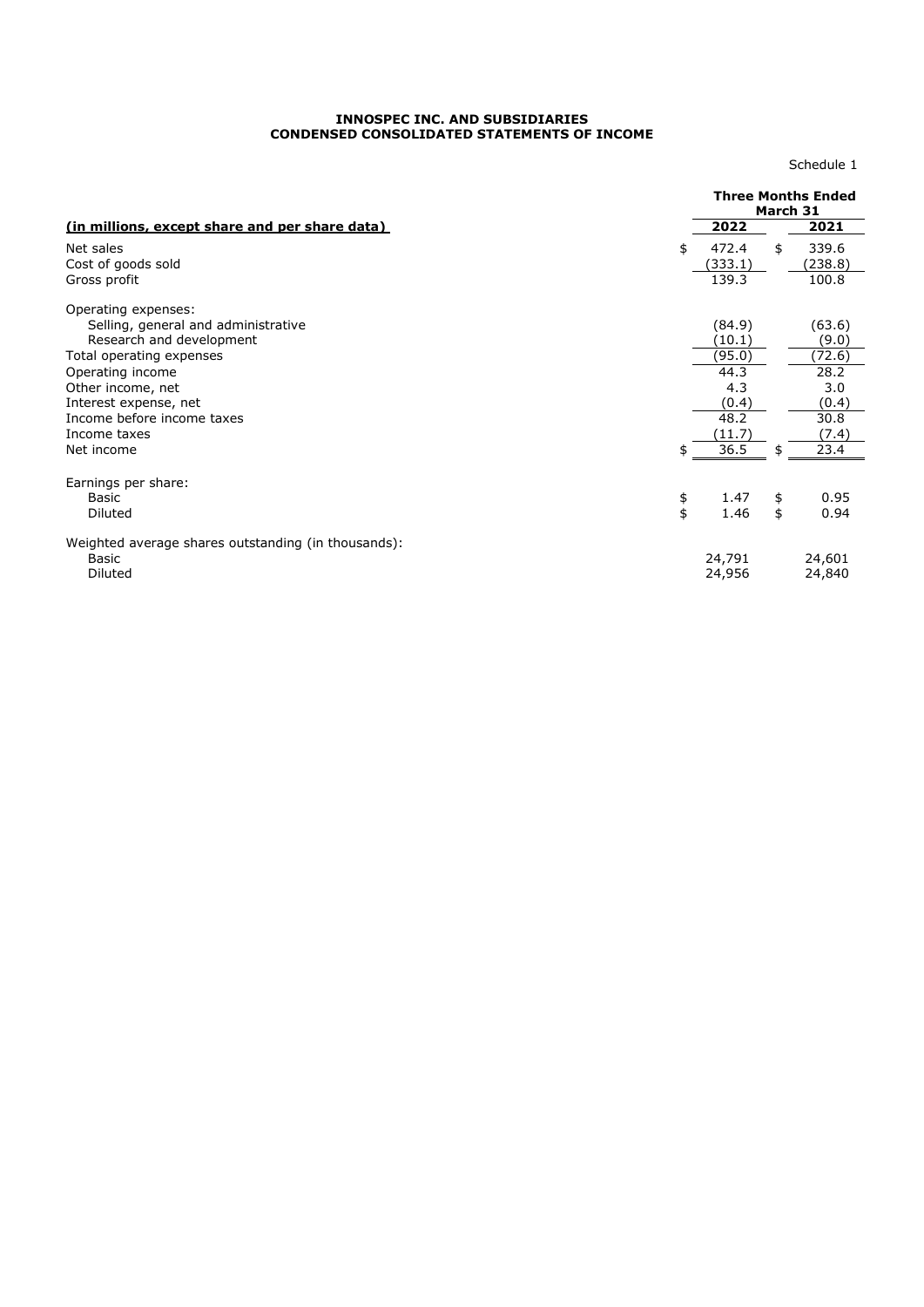#### **INNOSPEC INC. AND SUBSIDIARIES**

Schedule 2A

| <b>SEGMENTAL ANALYSIS OF RESULTS</b>                                                                                                    |    | <b>Three Months Ended</b><br>March 31 |    |                                       |  |
|-----------------------------------------------------------------------------------------------------------------------------------------|----|---------------------------------------|----|---------------------------------------|--|
| (in millions)                                                                                                                           |    | 2022                                  |    | 2021                                  |  |
| Net sales:<br>Performance Chemicals<br><b>Fuel Specialties</b><br>Oilfield Services                                                     | \$ | 167.1<br>191.8<br>113.5<br>472.4      | \$ | 125.9<br>139.3<br>74.4<br>339.6       |  |
| Gross profit:<br>Performance Chemicals<br><b>Fuel Specialties</b><br>Oilfield Services                                                  |    | 40.8<br>60.7<br>37.8<br>139.3         |    | 31.4<br>44.9<br>24.5<br>100.8         |  |
| Operating income:<br>Performance Chemicals<br><b>Fuel Specialties</b><br>Oilfield Services<br>Corporate costs<br>Total operating income | \$ | 25.3<br>35.5<br>2.5<br>(19.0)<br>44.3 | \$ | 18.3<br>23.8<br>1.2<br>(15.1)<br>28.2 |  |

Schedule 2B

| <b>NON-GAAP MEASURES</b>                                                                 |    |                          | <b>Three Months Ended</b><br>March 31 |                          |  |  |  |
|------------------------------------------------------------------------------------------|----|--------------------------|---------------------------------------|--------------------------|--|--|--|
| (in millions)                                                                            |    | 2022                     |                                       | 2021                     |  |  |  |
| Net income<br>Interest expense, net<br>Income taxes<br>Depreciation and amortization:    | \$ | 36.5<br>0.4<br>11.7      | \$                                    | 23.4<br>0.4<br>7.4       |  |  |  |
| Performance Chemicals<br><b>Fuel Specialties</b><br>Oilfield Services<br>Corporate costs |    | 5.4<br>1.6<br>2.9<br>0.5 |                                       | 5.4<br>1.3<br>3.1<br>0.4 |  |  |  |
| EBITDA                                                                                   |    | 59.0                     |                                       | 41.4                     |  |  |  |
| EBITDA:<br>Performance Chemicals<br><b>Fuel Specialties</b><br>Oilfield Services         |    | 30.7<br>37.1<br>5.4      |                                       | 23.7<br>25.1<br>4.3      |  |  |  |
| Corporate costs<br>Other income, net                                                     |    | (18.5)<br>54.7<br>4.3    |                                       | (14.7)<br>38.4<br>3.0    |  |  |  |
| <b>EBITDA</b>                                                                            | \$ | 59.0                     | \$                                    | 41.4                     |  |  |  |

EBITDA by segment includes operating income relating to the segments, excluding depreciation and amortization.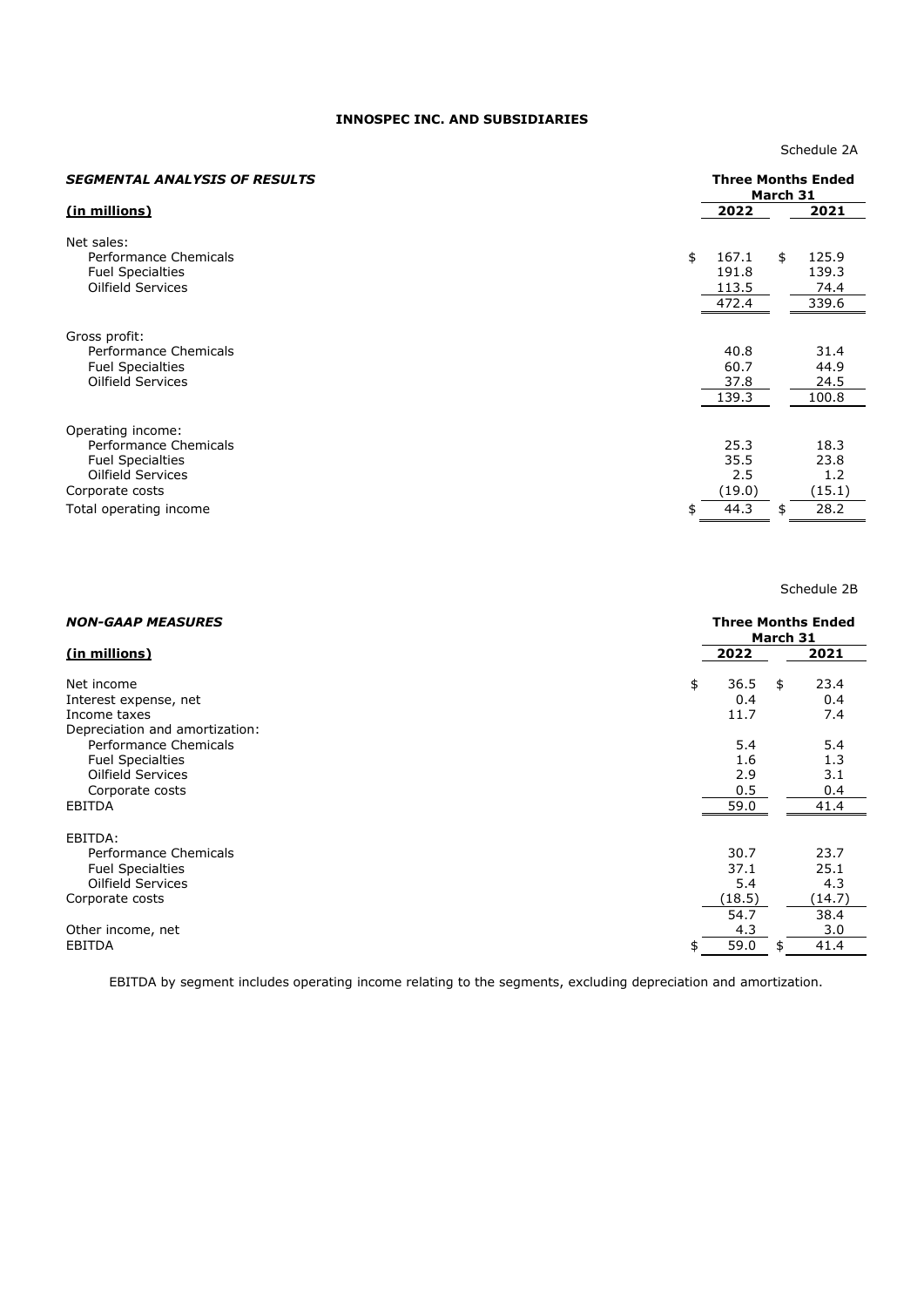Schedule 3

#### **INNOSPEC INC. AND SUBSIDIARIES CONDENSED CONSOLIDATED BALANCE SHEETS**

| (in millions)                                       | March 31,<br>2022        | December 31,<br>2021 |
|-----------------------------------------------------|--------------------------|----------------------|
| <u>Assets</u>                                       |                          |                      |
| Current assets:                                     |                          |                      |
| Cash and cash equivalents                           | \$<br>105.6              | \$<br>141.8          |
| Trade and other accounts receivable<br>Inventories  | 337.7<br>308.2           | 284.5<br>277.6       |
| Prepaid expenses                                    | 17.2                     | 18.0                 |
| Prepaid income taxes                                | 9.5                      | 5.8                  |
| Other current assets                                | 0.4                      | 0.4                  |
| Total current assets                                | 778.6                    | 728.1                |
| Net property, plant and equipment                   | 213.7                    | 214.4                |
| Operating lease right-of-use assets                 | 42.3                     | 35.4                 |
| Goodwill                                            | 362.0                    | 364.3                |
| Other intangible assets                             | 53.0                     | 57.5                 |
| Deferred tax assets                                 | 6.2                      | 6.4                  |
| Pension asset                                       | 160.8                    | 159.8                |
| Other non-current assets                            | 7.2                      | 5.0                  |
| <b>Total assets</b>                                 | \$<br>1,623.8            | \$<br>1,570.9        |
| <b>Liabilities and Stockholders' Equity</b>         |                          |                      |
| <b>Current liabilities:</b>                         |                          |                      |
| Accounts payable                                    | \$<br>161.8              | \$<br>148.7          |
| <b>Accrued liabilities</b>                          | 156.5                    | 166.5                |
| Current portion of finance leases                   | $\blacksquare$           | 0.1                  |
| Current portion of operating lease liabilities      | 14.1                     | 12.4                 |
| Current portion of plant closure provisions         | 6.2                      | 5.2                  |
| Current portion of accrued income taxes             | 13.7                     | 3.7                  |
| <b>Total current liabilities</b>                    | 352.3                    | 336.6                |
| Operating lease liabilities, net of current portion | 28.3                     | 23.1                 |
| Plant closure provisions, net of current portion    | 50.1                     | 51.3                 |
| Accrued income taxes, net of current portion        | 27.8                     | 30.6                 |
| Unrecognized tax benefits                           | 16.3                     | 16.3                 |
| Deferred tax liabilities                            | 61.3                     | 60.8                 |
| Pension liabilities and post-employment benefits    | 17.4                     | 17.8                 |
| Other non-current liabilities                       | 1.4                      | 1.4                  |
| Equity<br>Total liabilities and equity              | \$<br>1,068.9<br>1,623.8 | 1,033.0<br>1,570.9   |
|                                                     |                          |                      |